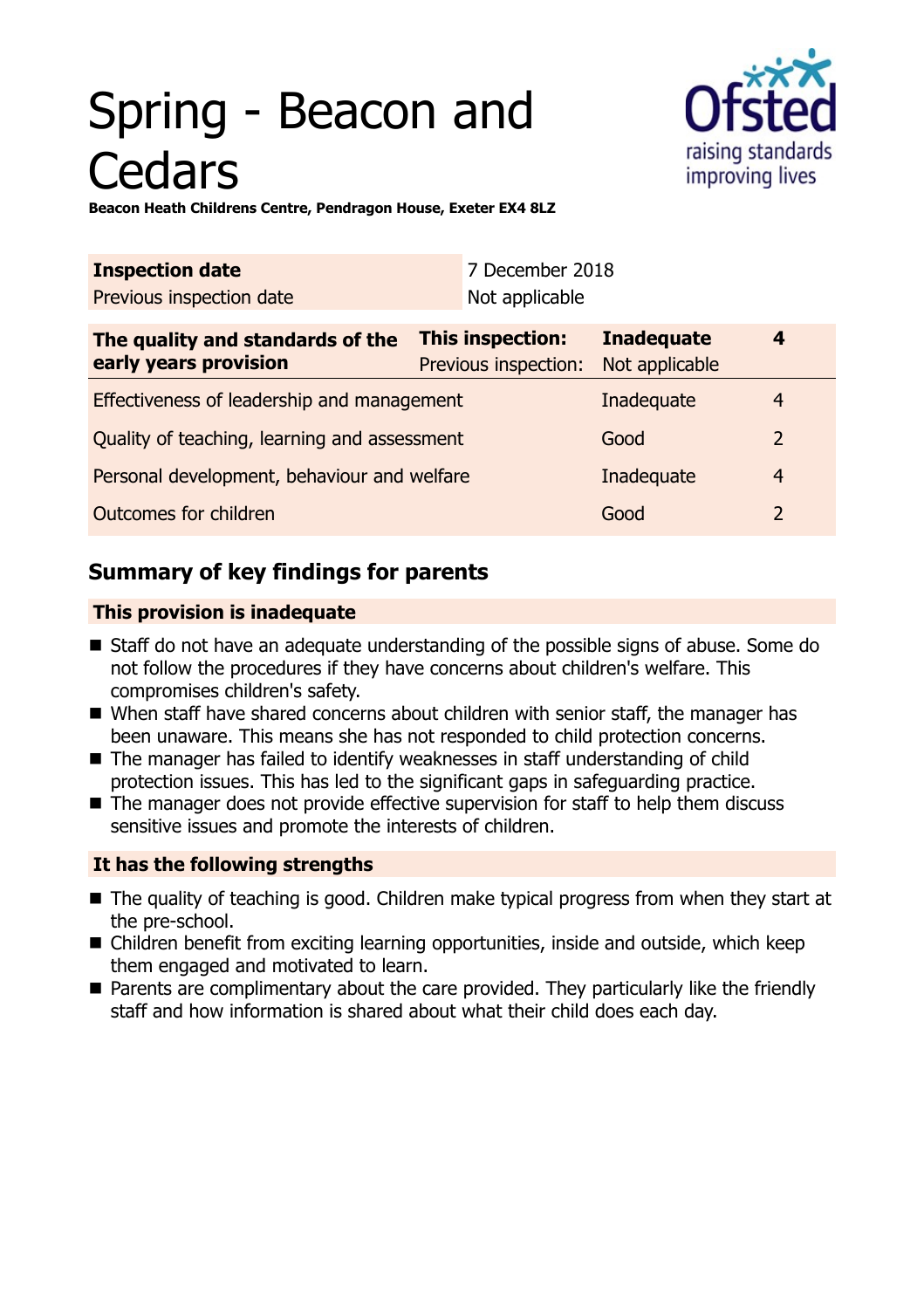## **What the setting needs to do to improve further**

### **To meet the requirements of the early years foundation stage and Childcare Register the provider must:**

|                                                                                                                                                                                                            | Due date   |
|------------------------------------------------------------------------------------------------------------------------------------------------------------------------------------------------------------|------------|
| ensure staff have up-to-date knowledge about child protection<br>matters; this includes correctly identifying signs of possible abuse<br>and sharing the information with those who need to know           | 11/01/2019 |
| ensure staff understand the procedures to follow in the event of a<br>child protection concern                                                                                                             | 11/01/2019 |
| ensure the manager is aware of all children where concerns have<br>been raised and make sure that, where appropriate, information is<br>shared with agencies that have responsibility for child protection | 11/01/2019 |
| ensure staff receive effective supervision to help them discuss<br>sensitive issues and promote the interests of children.                                                                                 | 11/01/2019 |

#### **Inspection activities**

- $\blacksquare$  The inspector observed the quality of teaching and the interactions between the staff and children.
- $\blacksquare$  The inspector met with the manager and spoke to staff and children at appropriate times during the inspection.
- $\blacksquare$  The inspector scrutinised a range of documentation, including information from other agencies, safeguarding records and children's assessment records.
- $\blacksquare$  The inspector completed a joint observation with the manager.
- $\blacksquare$  The inspector sought the views of parents.

**Inspector** Vanessa Redmond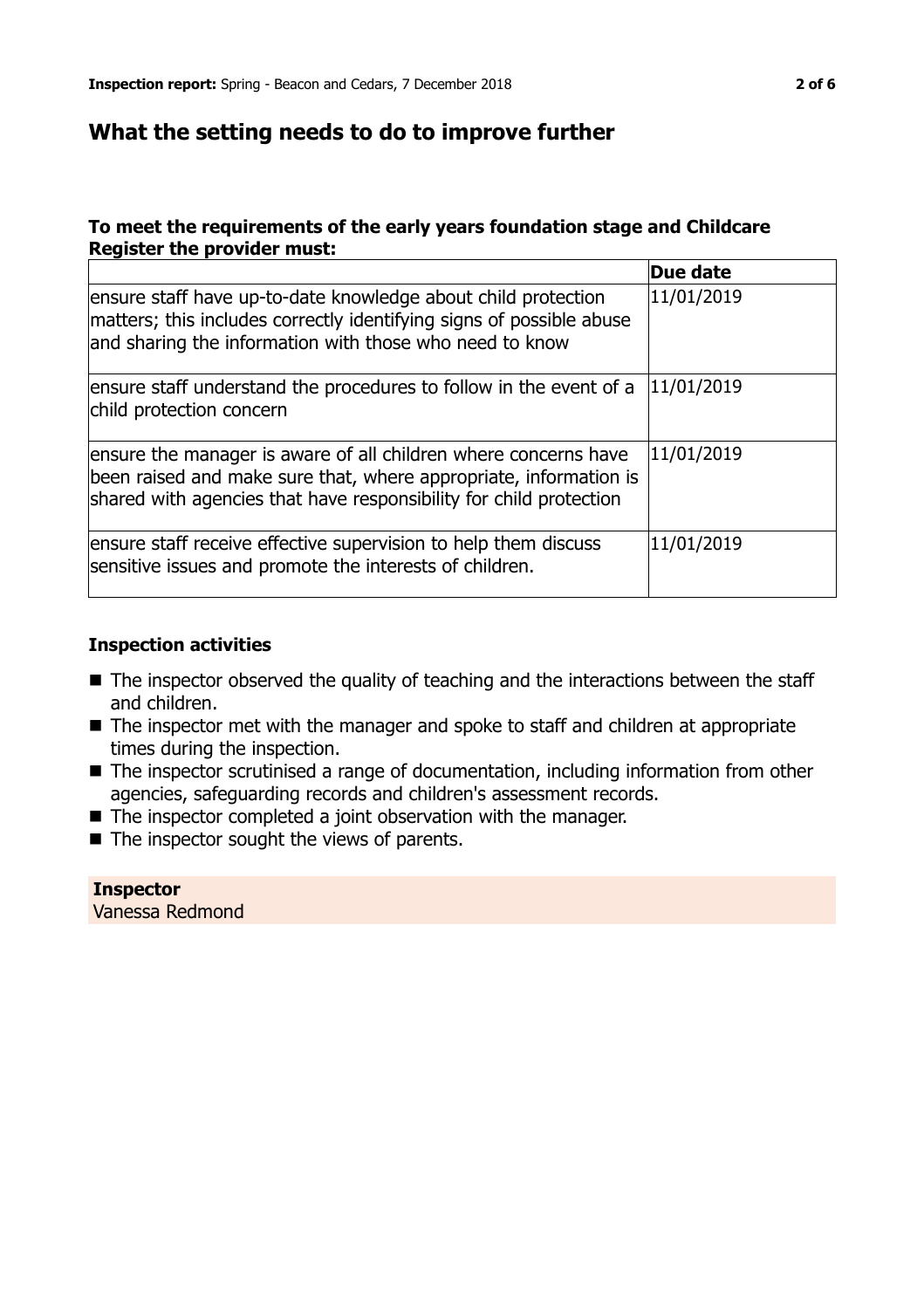## **Inspection findings**

## **Effectiveness of leadership and management is inadequate**

Safeguarding is ineffective. Staff do not have an adequate understanding of child protection matters. They do not follow correct procedures when they have concerns about children's welfare. Staff are unable to identify possible signs of abuse, including unexplained injuries to children. When concerns about children's welfare are identified, information is inaccurate and is not shared appropriately. Supervision for staff is ineffective. The manager has failed to identify weaknesses in staff understanding of child protection matters. She is unaware that staff have raised concerns with senior staff about the safety and well-being of children. These concerns have not been acted upon and this combination of failures puts children at risk of harm.

## **Quality of teaching, learning and assessment is good**

Skilled staff provide a wide range of high-quality, accessible resources and interesting activities that engage children. Staff know what children are capable of doing and what interests them. Staff help them extend their vocabulary and allow them time to think and respond when asked a question. For example, staff ask what an angry dinosaur might look like. Staff use mathematical language throughout the day to teach children about shape, size and colour. Children enjoy counting and measuring. For example, they join in with a cooking activity and help weigh and measure ingredients. They have ample opportunity to perfect their dexterity by carefully putting the mixture into cake cases. Children are engrossed in their play and staff know when not to interrupt them. When children do need to put things away, they are given enough time to prepare for the change. Staff provide lots of praise to children for their efforts and children have a cando attitude.

#### **Personal development, behaviour and welfare are inadequate**

The manager has failed to ensure that the safeguarding and welfare requirements are met, which has a significant impact on children's safety and well-being. However, staff are positive role models for children. They know the children well and are kind and caring. Children have strong attachments to staff and will go to them when they are upset. Children are familiar with the pre-school routines, follow rules and generally behave well. For example, they help to tidy away the toys. Children enjoy wholesome and nutritious meals. Lunchtime is a calm and sociable experience and children have good table manners.

#### **Outcomes for children are good**

Children make typical progress from their individual starting points and develop the skills they require for the next stage in their learning. There are good links with local schools. Teachers from these schools come in and talk to the children, which helps them with the transition. Children enjoy stories and join in with singing. They have lots of opportunity to be physically active, which helps them use their muscles and contributes to their overall health. Children care about each other. For example, when there are not enough scissors on the table for all, children will get additional scissors without being asked so no one is left out. Children's independence is promoted. For example, they serve themselves at mealtimes and clear their plates when they have finished eating. They put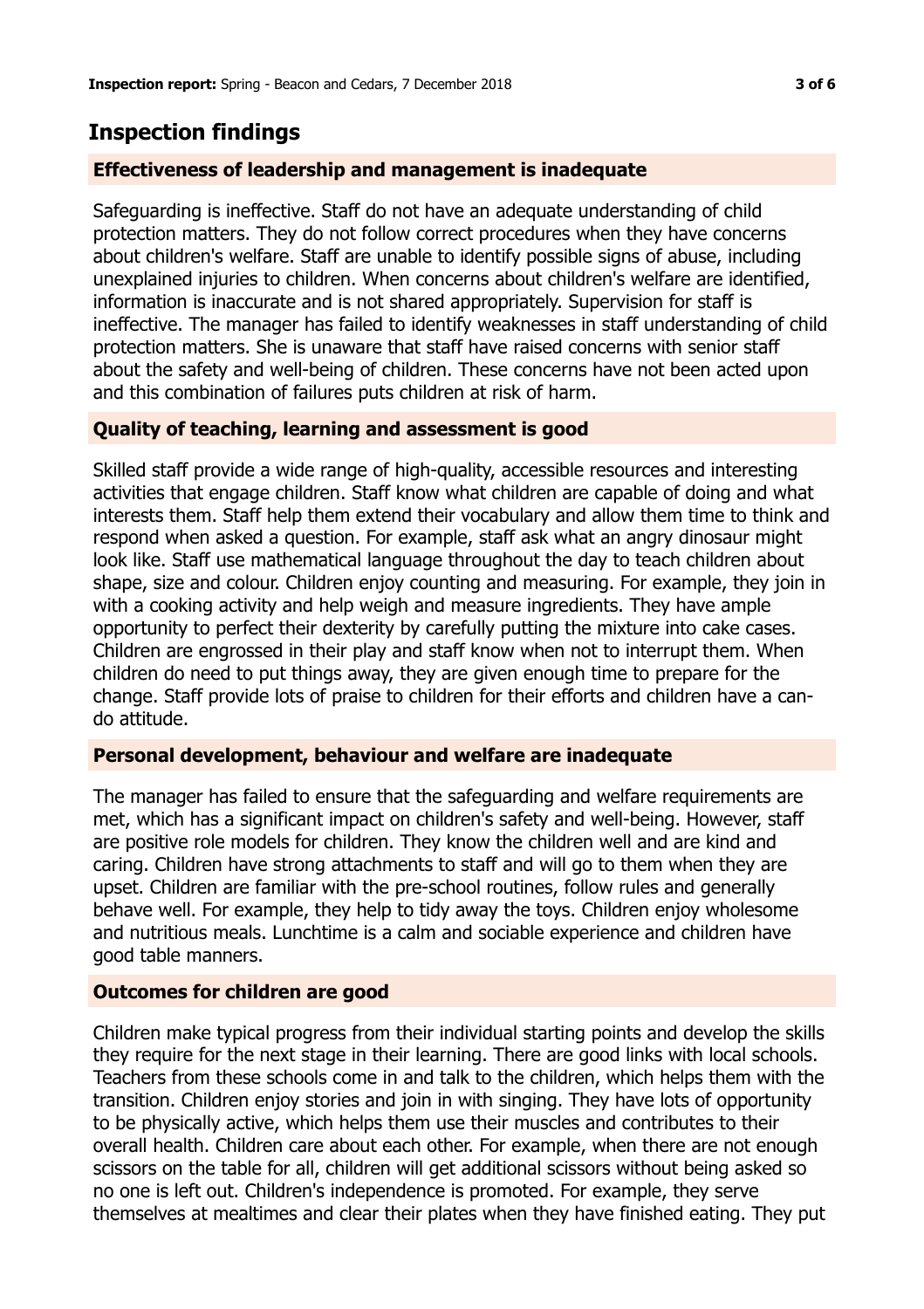their own coats on and attend to their personal needs.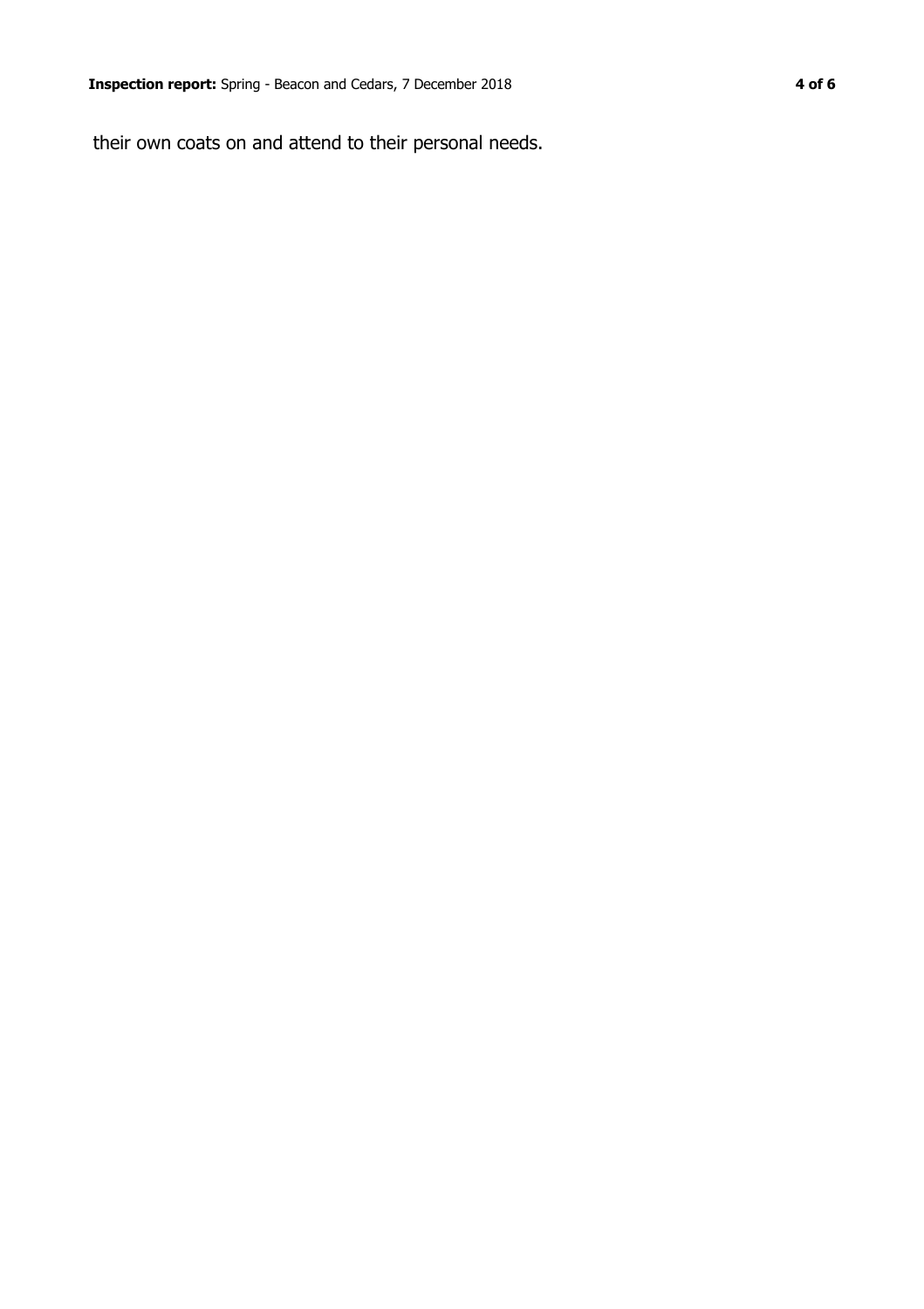## **Setting details**

| Unique reference number                             | EY554337                                                                             |
|-----------------------------------------------------|--------------------------------------------------------------------------------------|
| <b>Local authority</b>                              | Devon                                                                                |
| <b>Inspection number</b>                            | 10082640                                                                             |
| <b>Type of provision</b>                            | Sessional day care                                                                   |
| <b>Registers</b>                                    | Early Years Register, Compulsory Childcare<br>Register, Voluntary Childcare Register |
| Day care type                                       | Childcare on non-domestic premises                                                   |
| <b>Age range of children</b>                        | $2 - 4$                                                                              |
| <b>Total number of places</b>                       | 40                                                                                   |
| Number of children on roll                          | 37                                                                                   |
| Name of registered person                           | Action For Children Developments Ltd                                                 |
| <b>Registered person unique</b><br>reference number | RP539433                                                                             |
| Date of previous inspection                         | Not applicable                                                                       |
| <b>Telephone number</b>                             | 01392 204 669                                                                        |

Spring - Beacon and Cedars nursery registered in 2018. It is open Monday to Friday from 7.30am until 6pm all year round. There are six members of staff employed to work with the children. Of these, two hold qualifications at level 6, one at level 4 and two at level 3. The nursery receives early education funding to provide free places for children aged two, three and four years.

This inspection was carried out by Ofsted under sections 49 and 50 of the Childcare Act 2006 on the quality and standards of provision that is registered on the Early Years Register. The registered person must ensure that this provision complies with the statutory framework for children's learning, development and care, known as the early years foundation stage.

Any complaints about the inspection or the report should be made following the procedures set out in the guidance Complaints procedure: raising concerns and making complaints about Ofsted, which is available from Ofsted's website: www.ofsted.gov.uk. If you would like Ofsted to send you a copy of the guidance, please telephone 0300 123 4234, or email [enquiries@ofsted.gov.uk.](mailto:enquiries@ofsted.gov.uk)